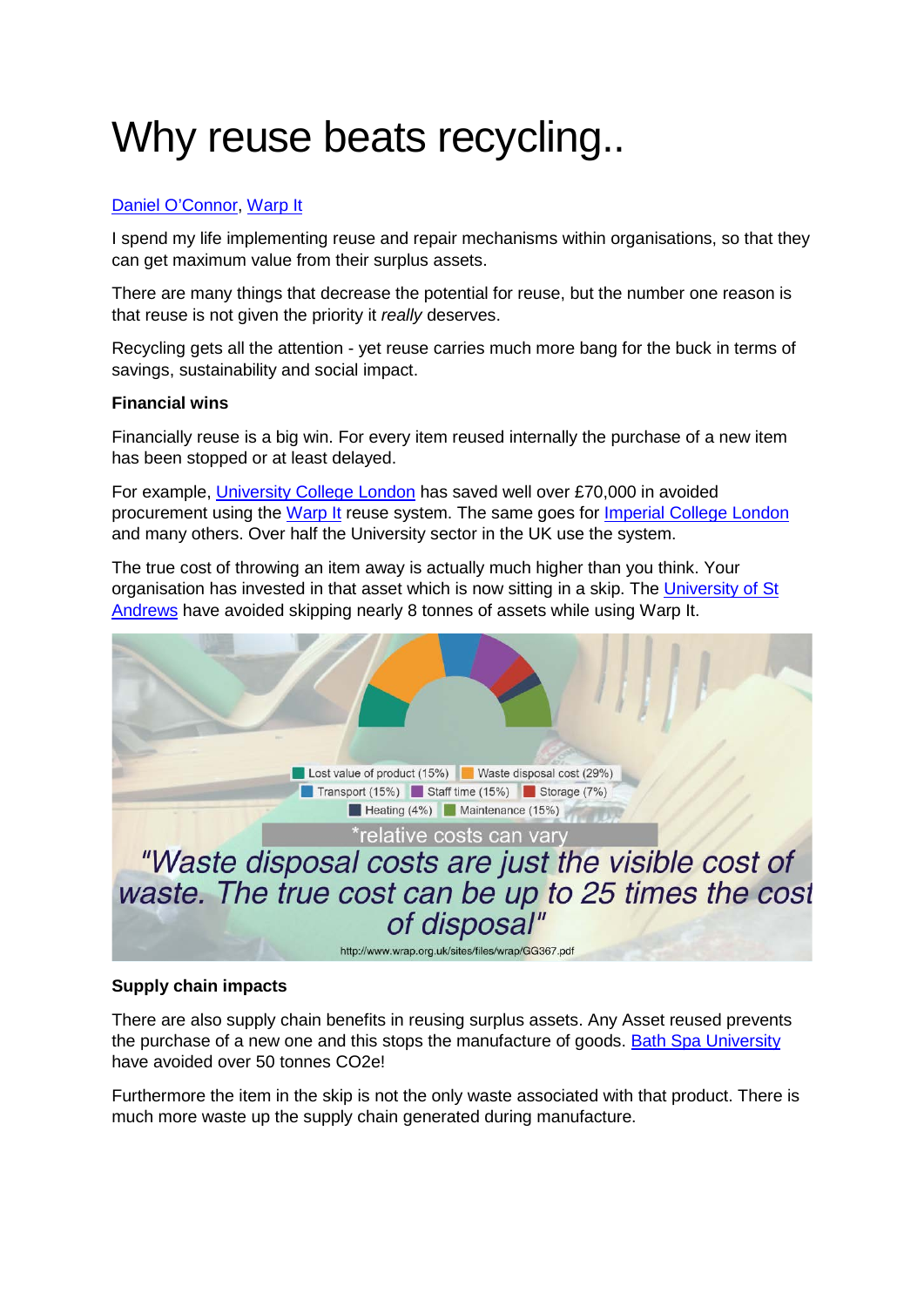



### **Social benefits and collaboration**

On the [Warp It](http://www.warp-it.co.uk/) reuse system organisations can link up to trade assets over organisational boundaries. Many Universities are trading assets between each other like all of the Bloomsbury Group and institutions in Glasgow, like Glasgow School of Art and Glasgow Caledonian University.

There is also a social donation element. [Warp It](http://www.warp-it.co.uk/) customers have donated nearly £400,000 worth of donations to micro charities within the UK. [University of Sunderland](https://www.warp-it.co.uk/universityofsunderland) alone, have passed £27K of surplus assets to local charity in a safe, legal and effective manner.